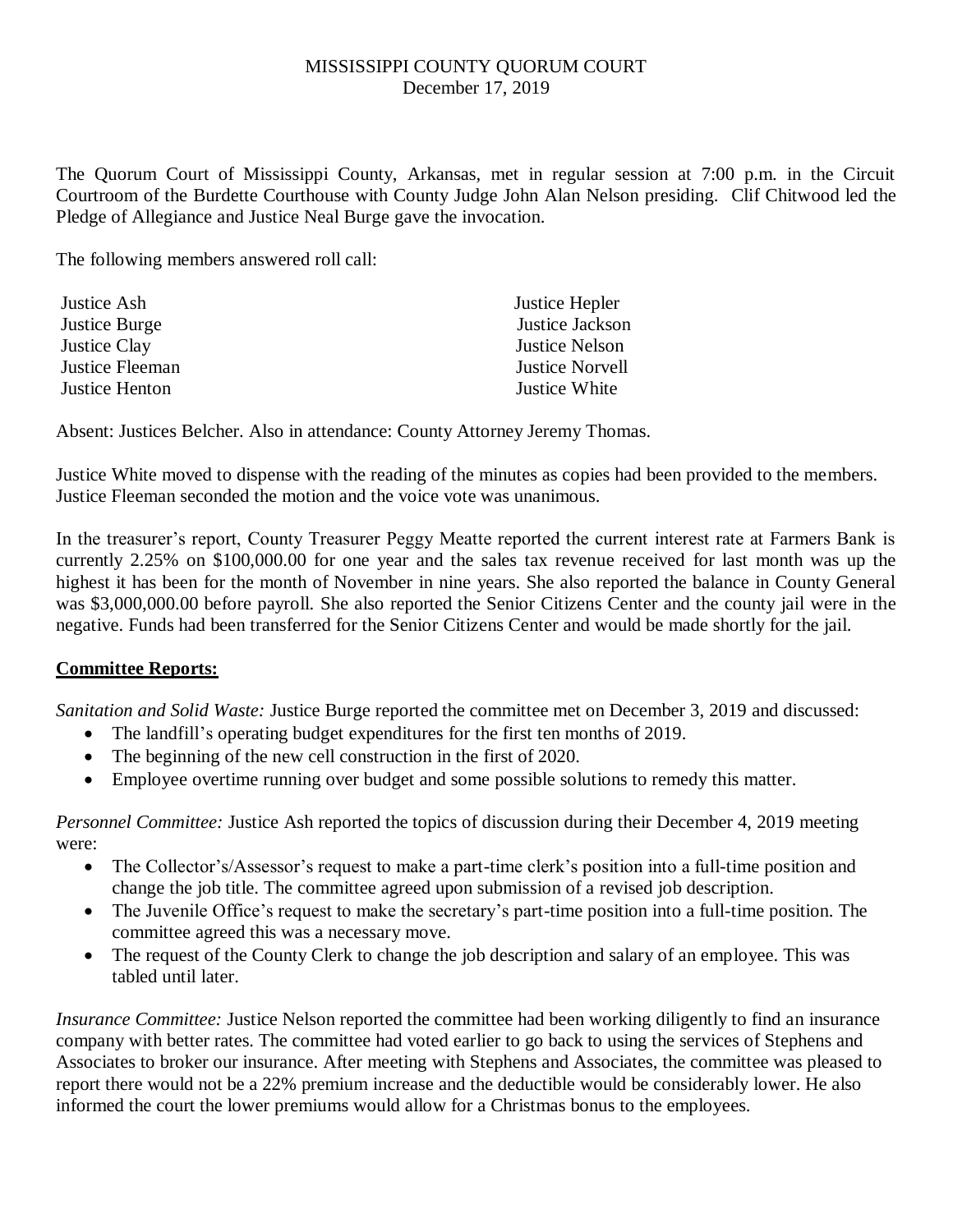*Finance Committee:* Justice White reported the committee met on two occasions during the month and discussed:

- Finalizing the 2020 budget
- Supplementing the budgets of the Senior Citizens Center and the county jail.
- Being able to give the employee a bonus. Timing, however, wouldn't allow the bonus to be given until after Christmas.

*Energy and Property:* Justice Jackson asked Justice Ash to give the report as she had been unable to attend the meeting. Justice Ash told the court the committee meeting entailed discussion of the courthouse renovation plans and allowing the judge to hire a project manager for the renovations.

## **New Business:**

The clerk was asked to read a resolution titled: A RESOLUTION DESIGNATING A PART OF ARKANSAS HIGHWAY 198 LOCATED BETWEEN U.S. HIGHWAY 61 AND THE MISSISSIPPI RIVER TO BE KNOWN AS "CORRENTI-KENNEMORE PARKWAY". Following the reading by the clerk, Justice White moved for adoption, Justice Nelson seconded and the vote was: Aye --- Ash, Burge, Clay, Fleeman, Henton, Hepler, Jackson, Nelson, Norvell and White; Nay --- None: Absent--- Belcher. R-2019-14 was adopted by the court.

The clerk was asked to read an ordinance titled: AN ORDINANCE TO ESTABLISH THE ADDITIONAL MOTOR FUEL TAX FUND (ACT 416 OF 219); AND TO DECLARE AN EMERGENCY. Following the reading by the clerk, Justice White informed the court this ordinance requires three readings and made a motion to suspend the rules and advance to the second reading by title only, Justice Fleeman seconded and the vote was: Aye --- Ash, Burge, Clay, Fleeman, Henton, Hepler, Jackson, Nelson, Norvell and White; Nay --- None: Absent--- Belcher. Following the second reading by title only, Justice White moved to proceed to the third reading by title only, Justice Fleeman seconded and the vote was: Aye --- Ash, Burge, Clay, Fleeman, Henton, Hepler, Jackson, Nelson, Norvell and White; Nay --- None: Absent--- Belcher. Following the third reading by title only, Justice White moved for adoption, Justice Fleeman seconded and the vote was: Aye --- Ash, Burge, Clay, Fleeman, Henton, Hepler, Jackson, Nelson, Norvell and White; Nay --- None: Absent--- Belcher. O-2019- 41 was adopted by the court.

The clerk was asked to read an ordinance titled: AN ORDINANCE TO ESTABLISH THE ANNUAL OPERATING BUDGET FOR THE CALENDAR YEAR 2020; APPROPRIATING FUNDS FOR THE OPERATING ACCOUNTS; APPROPRIATING TRANSFERS; AND FOR OTHER COUNTY BUDGET PURPOSES. Following the reading, Justice White moved for adoption, Justice Nelson seconded and the vote was: Aye --- Ash, Burge, Clay, Fleeman, Henton, Hepler, Jackson, Nelson, Norvell and White; Nay --- None: Absent--- Belcher. O-2019-42 was adopted by the court.

The clerk was asked to read an ordinance titled: AN ORDINANCE AUTHORIZING/MODIFYING APPROPRIATIONS FOR THE OPERATION OF MISSISSIPPI COUNTY GOVERNMENT, INCLUDING CHANGES IN APPROPRIATIONS FOR CERTAIN DEPARTMENTS OF COUNTY GOVERNMENT FOR THE CALENDAR AND FISCAL YEAR OF 2019 AND FOR OTHER PURPOSES. Following the reading, Justice White moved for adoption, Justice Norvell seconded and the vote was: Aye --- Ash, Burge, Clay, Fleeman, Henton, Hepler, Jackson, Nelson, Norvell and White; Nay --- None: Absent--- Belcher. O-2019-43 was adopted by the court.